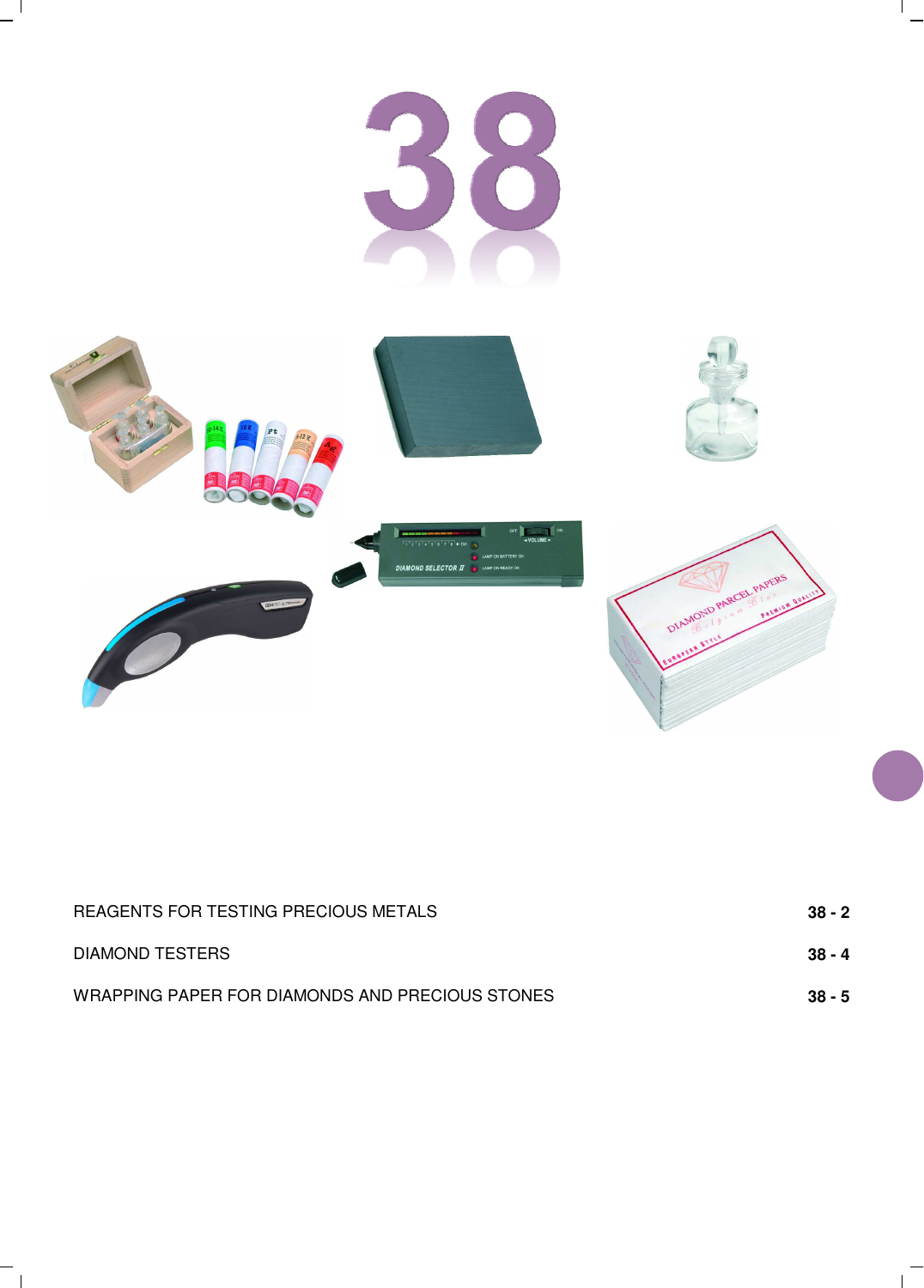## **REAGENTS FOR TESTING PRECIOUS METALS**



*Note for items with this pictogram :*

- *Caustic product not destined for home use. - Toxicity class 2.*
- *It contains more than 10 % of mineral acid.*
- *Avoid contact with skin and eyes.*



**ASSORTMENT**





Phial of reagent for gold 20-24 carats.





Phial of reagent for gold 18 carats.

Phial of reagent for platinum.

| <b>MSA</b> | Length $x \varnothing$ | Κa    |
|------------|------------------------|-------|
| 38.006     | $130 \times 30$ mm     | 0.048 |

Phial of reagent for gold 10-14 carats.

| <b>MSA</b> | Length x Ø  | Kg    |
|------------|-------------|-------|
| 38.004     | 130 x 30 mm | 0.046 |

Phial of reagent for silver.

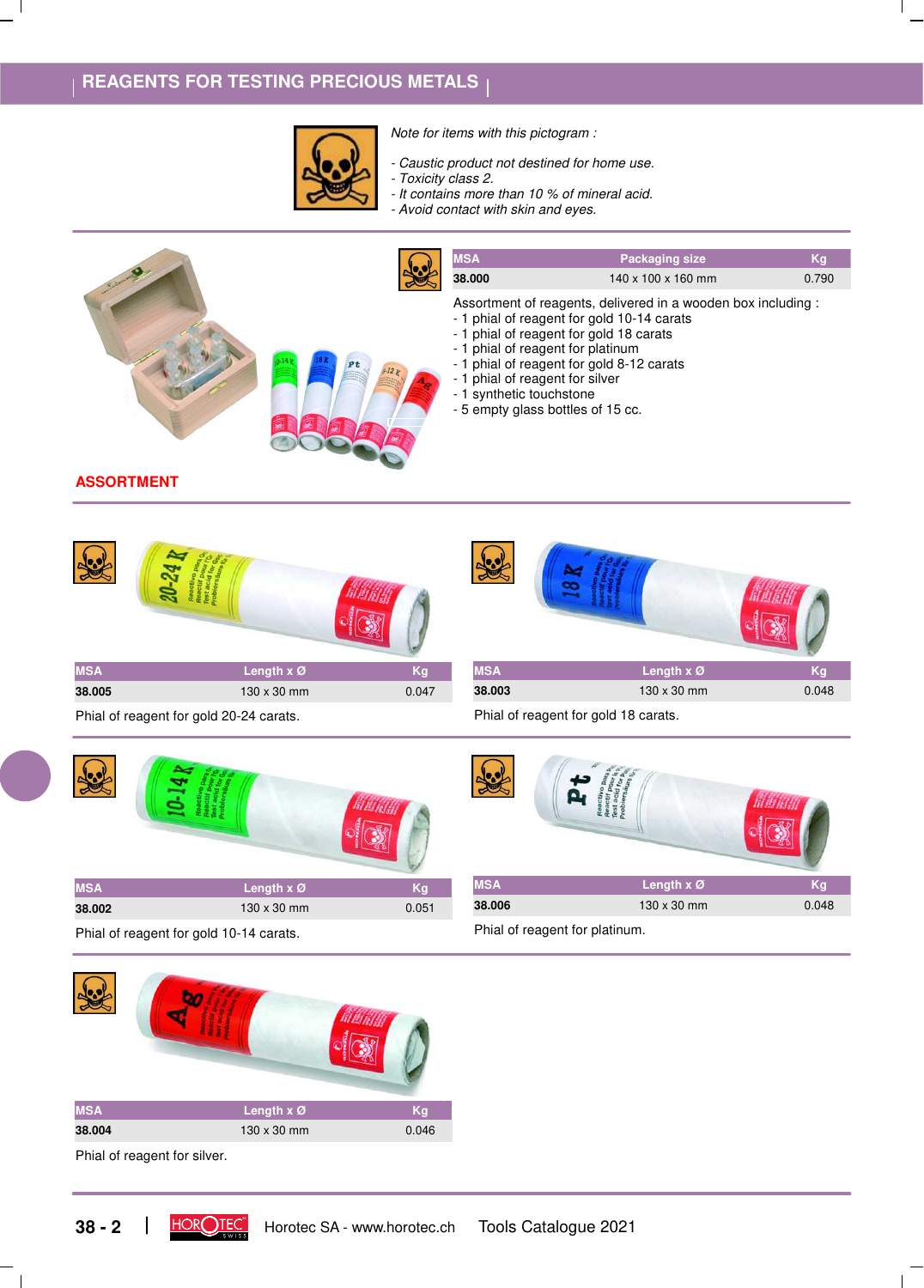## **REAGENTS FOR TESTING PRECIOUS METALS**





| <b>IMSA</b>         | <b>Size</b>                 | Κd    |
|---------------------|-----------------------------|-------|
| 38.016-N            | $60 \times 100 \times 8$ mm | 0.150 |
| Natural touchstone. |                             |       |



| <b>MSA</b> | l Volume '      | Κa    |
|------------|-----------------|-------|
| 38.013     | $15 \text{ cc}$ | 0.023 |

Glass bottle for reagent.



 $\perp$ 

| <b>MSA</b> | <b>Nolume</b>   | Kq    |
|------------|-----------------|-------|
| 38.014     | $30 \text{ cc}$ | 0.050 |
|            |                 |       |

Glass bottle for reagent.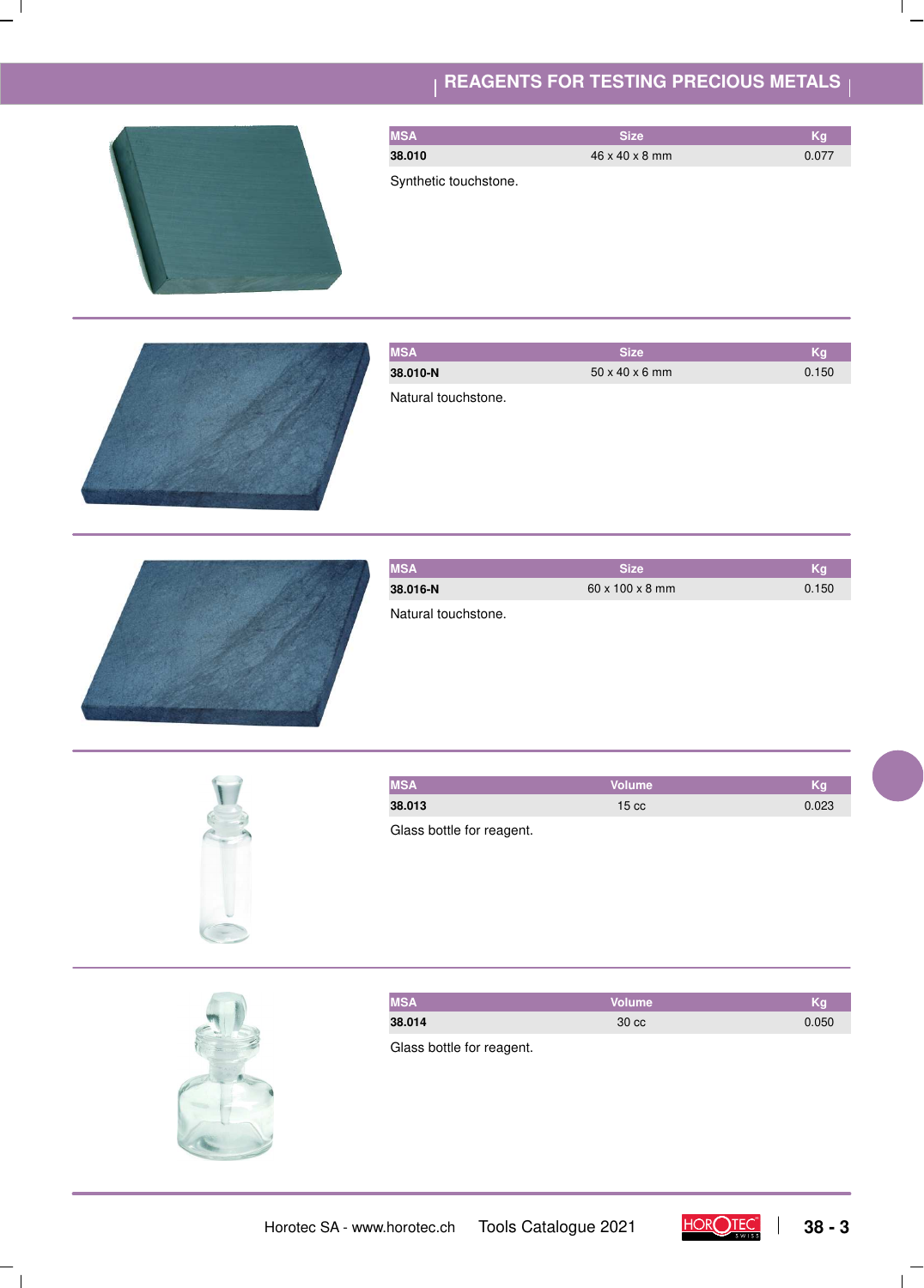### **DIAMOND TESTERS**

- **New range of diamond testers.**
- **Ergonomically shaped for a comfortable held**
- **Intuitive finger grip pads for increased user-friendliness and ease of use**
- **Precision retractable probe-tip with enhanced durability**
- **Very fast warm-up time**
- **Auto-off function to preserve battery life.**

GEMORO



*Delivered with 3 rechargeable NiMH AAA batteries, AC adapter, loose stone holder and compact rubberized portable storage case.*



#### **Diamond Selector II.**

| OFF<br>provided a series and compared to provide a series of the series<br>NOLUME →<br>$1^{\frac{1}{2} + \frac{1}{3} + \frac{1}{4} + \frac{1}{5} + \frac{1}{6} + \frac{1}{7} + \frac{1}{8}}$ PDIA | <b>MSA</b><br>38.125                                        | <b>Size</b><br>$160 \times 40 \times 20$ mm                                                                                                                                                                                                                                                                                                                                     | Kg<br>0.174 |
|---------------------------------------------------------------------------------------------------------------------------------------------------------------------------------------------------|-------------------------------------------------------------|---------------------------------------------------------------------------------------------------------------------------------------------------------------------------------------------------------------------------------------------------------------------------------------------------------------------------------------------------------------------------------|-------------|
| LAMP ON BATTERY OK<br><b>DIAMOND SELECTOR <math>I\!I</math> and <math>I</math></b> LAMP ON READY OK                                                                                               | DIAMOND SELECTOR II diamond tester.<br>Y.A.G.<br>included). | - Measures heat conductibility for separating diamond particles<br>- Detects the presence of the following particles : cubic zirconia, synthetic<br>white spinel, rutile, strontium titanate, zircon, white sapphire, G.G.G. and<br>- Totally portable and independent, it works with one 9V battery (not<br>Delivered in a leather imitation pouch with English user's manual. |             |

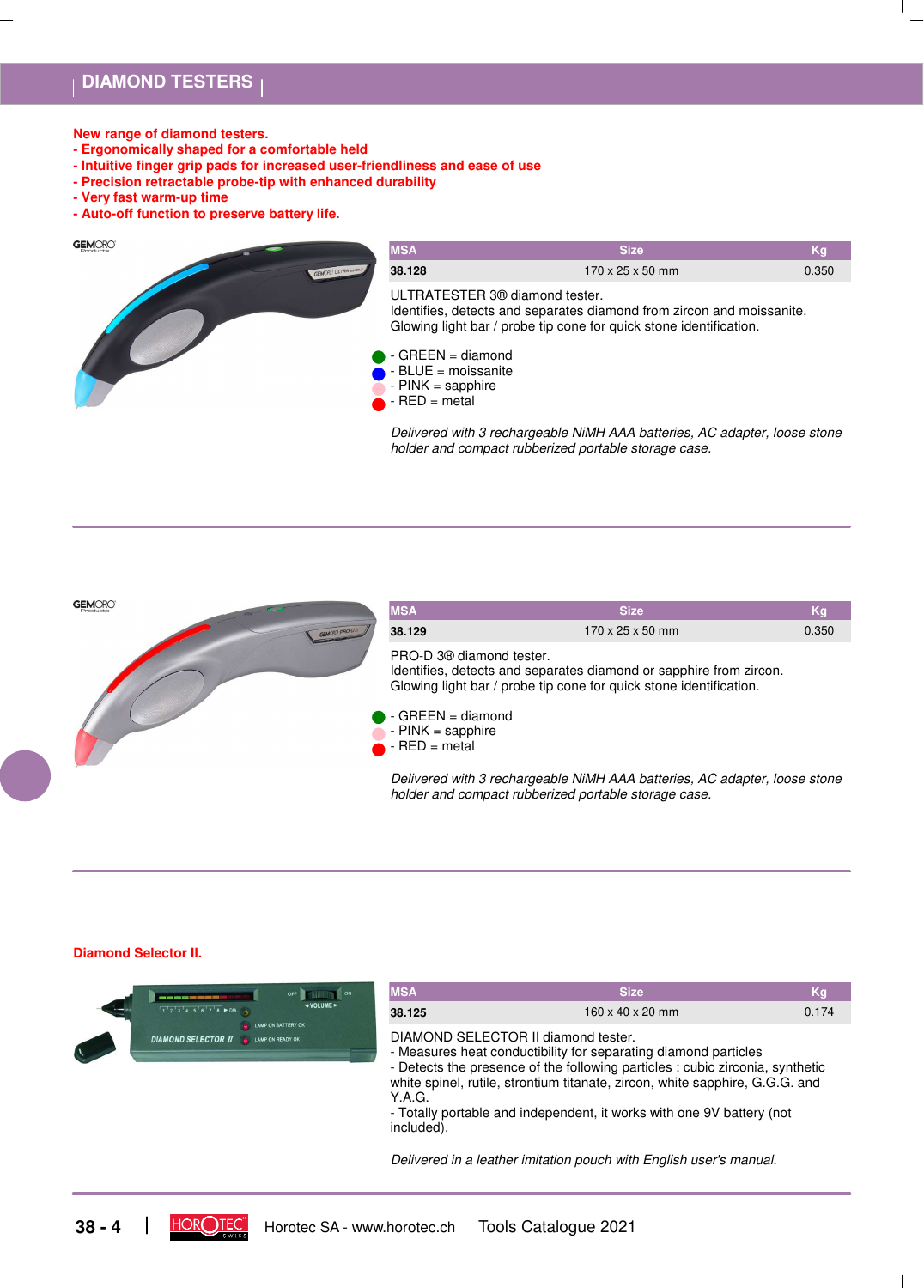### **WRAPPING PAPER FOR DIAMONDS AND PRECIOUS STONES**



| <b>MSA</b> | <b>Size</b>       | Κq    |
|------------|-------------------|-------|
| 38.110     | $80 \times 45$ mm | 0.088 |

Pack of 25 wrapping paper sheets for diamonds and precious stones. Inside furnished with 2 light blue sheets.



| <b>MSA</b> | <b>Size</b>       | Kg    |
|------------|-------------------|-------|
| 38.111     | $80 \times 45$ mm | 0.073 |

Pack of 25 wrapping paper sheets for diamonds and precious stones. Inside furnished with 1 white and 1 light blue sheet.



 $\mathbf{I}$ 

| <b>MSA</b> | Size              | Kg    |
|------------|-------------------|-------|
| 38.112     | $80 \times 45$ mm | 0.085 |

Pack of 25 wrapping paper sheets for diamonds and precious stones. Inside furnished with 2 white sheets.